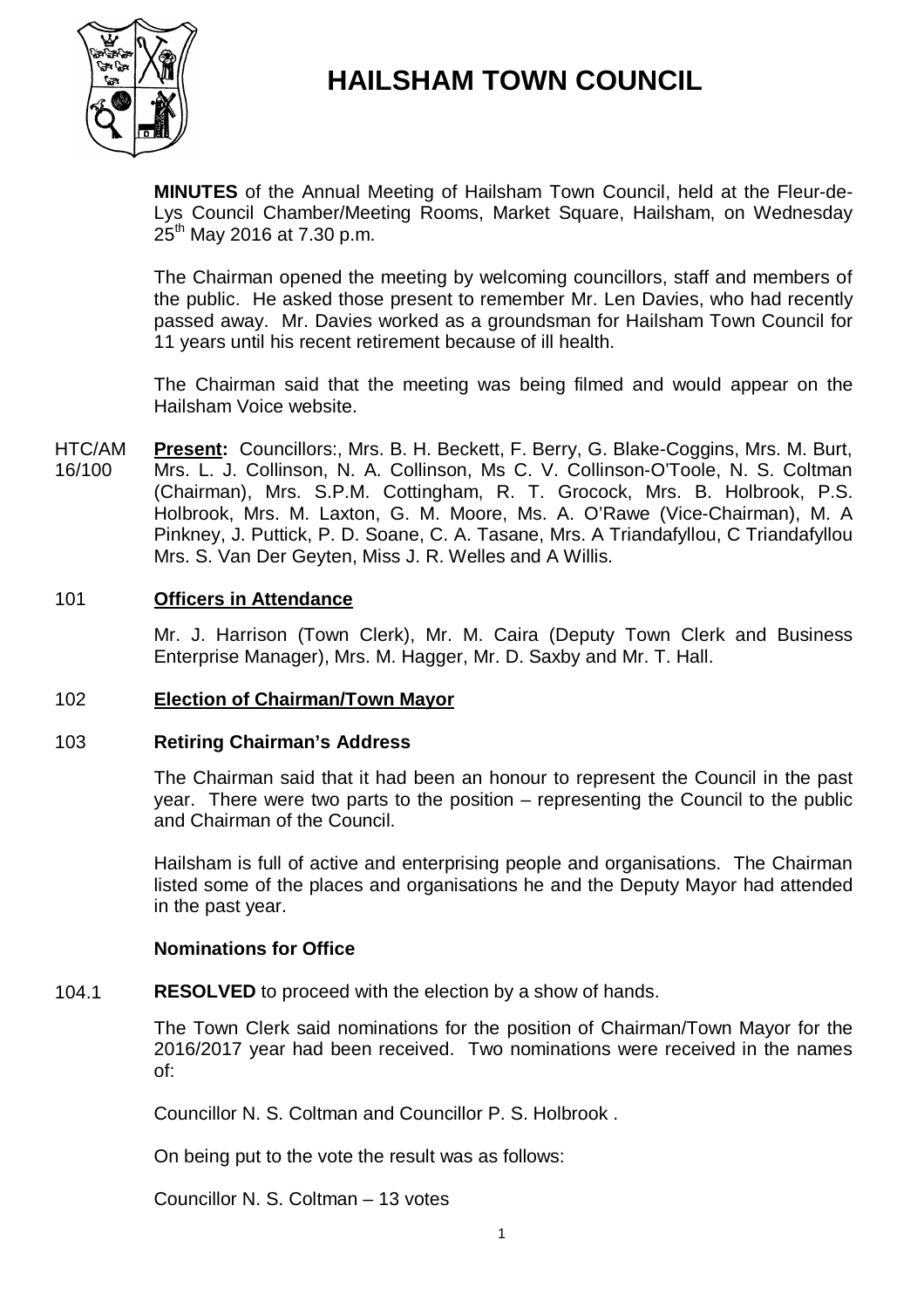Councillor P. S. Holbrook –10 votes

104.2 **RESOLVED** that Councillor N. S. Coltman be duly elected as Chairman/Town Mayor for 2016/17.

> Councillor Coltman signed the Declaration of Acceptance of Office, and took the chair.

> Councillor Coltman said that in his address to this meeting last year he said he wanted a friendly, informal meeting; this had not always been the case. He reminded members that he wanted them to stand when addressing the Council and asked them to address other members with the title Councillor.

> He said that the Deputy Mayor, Councillor Ms. O'Rawe had wished to be present but because of illness she was unable to be. She sent good wishes to all members.

### 105 **Public Question Time**

Prior to commencement of the formal business of the meeting a period of not more than 15 minutes had been assigned for the purpose of permitting Members of the Public present to address the Council, or ask questions (on matters relevant to the responsibilities of the Town Council) at the invitation and discretion of the presiding Chairman.

Mr. P. Deacon said that Hailsham needed a railway to link to Polegate and Eastbourne and that he had written to the relevant minister. He was awaiting a reply.

A member of the public who refused to give his name for security reasons asked what the Council was doing to object to the proposed increase in housing that he said the public did not want. The Chairman said that the Council's response to Wealden District Council was being developed in the Neighbourhood Plan; as part of this the public were being consulted via a questionnaire.

Mr. S. Cross said that it was important the councillors listened to the public.

# 106 **Standing Orders**

The Town Clerk said that this had been held over from the previous meeting in accordance with Standing Orders. He summarised the proposed amendments.

Councillors Soane, Mrs Laxton and N Collinson all spoke in favour of the proposed amendments.

**RESOLVED** to agree to the proposed amendments to Standing Orders by 13 votes to 8.

Councillor Mrs. S. Van Der Geyten requested that her abstention from voting be recorded.

### 107 **Apologies for Absence:**

Apologies were received and accepted from Councillor Ms A. O'Rawe.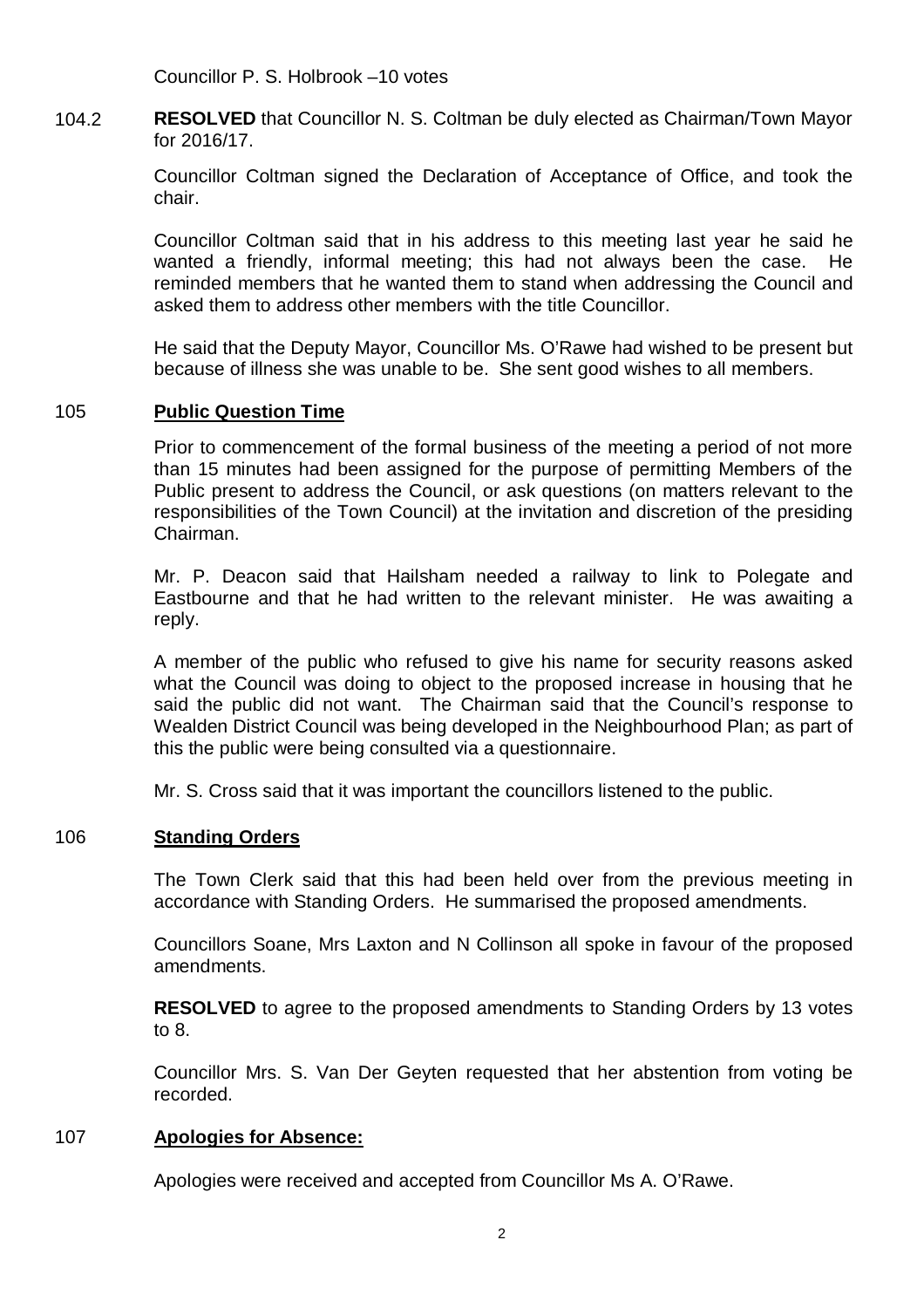# 108 **Declarations of Interest**

None presented.

# **Election of Vice Chairman/Deputy Town Mayor**

109.1 **RESOLVED** to proceed with the election by a show of hands.

> The Town Clerk said that two nominations had been received for Vice-chairman of the Town Council in the ensuing year in the names of:

Councillor Mrs. B. Holbrook and Ms A. O'Rawe.

On being put to the vote the result was as follows:

Councillor Mrs. B. Holbrook – 10 votes

Councillor Ms A. O'Rawe –12 votes

109.2 **RESOLVED** that Councillor Ms A. O'Rawe be duly elected as Vice Chairman/Deputy Town Mayor for 2016-2017.

# **Appointment of Standing Committee**

110 Discussion ensued on the officer's report circulated with the agenda and as Appendix HTC/AM/16/110A to these minutes and the number and roles of the standing committees

> **RESOLVED** that in accordance with Standing Order No. 5, the following Committees be appointed:

- (a) Planning and Development Committee
- (b) Finance, Budget & Resources Committee
- (c) Strategic Projects Committee
- (d) Communities Committee
- (e) Neighbourhood Plan Committee

This was carried by 14 votes to 1. Councillor Berry asked for his opposition to be recorded.

**RESOLVED** that each committee is appointed proportionately according to political or other group membership, where possible.

# **Terms of Reference for Committees, Sub-Committees and Working Groups**

- 111 **RESOLVED** to adopt the Terms of Reference for Committees, Sub-Committees and Working Groups as amended.
- 112.1 Councillor Soane said he wanted to appoint a sub-committee to look at adopting an appraisal system for the Town Clerk.
- 112.2 **RESOLVED** that the Finance, Budget and Resources Committee draw up an appraisal system for the Town Clerk.

# **Membership of Committees**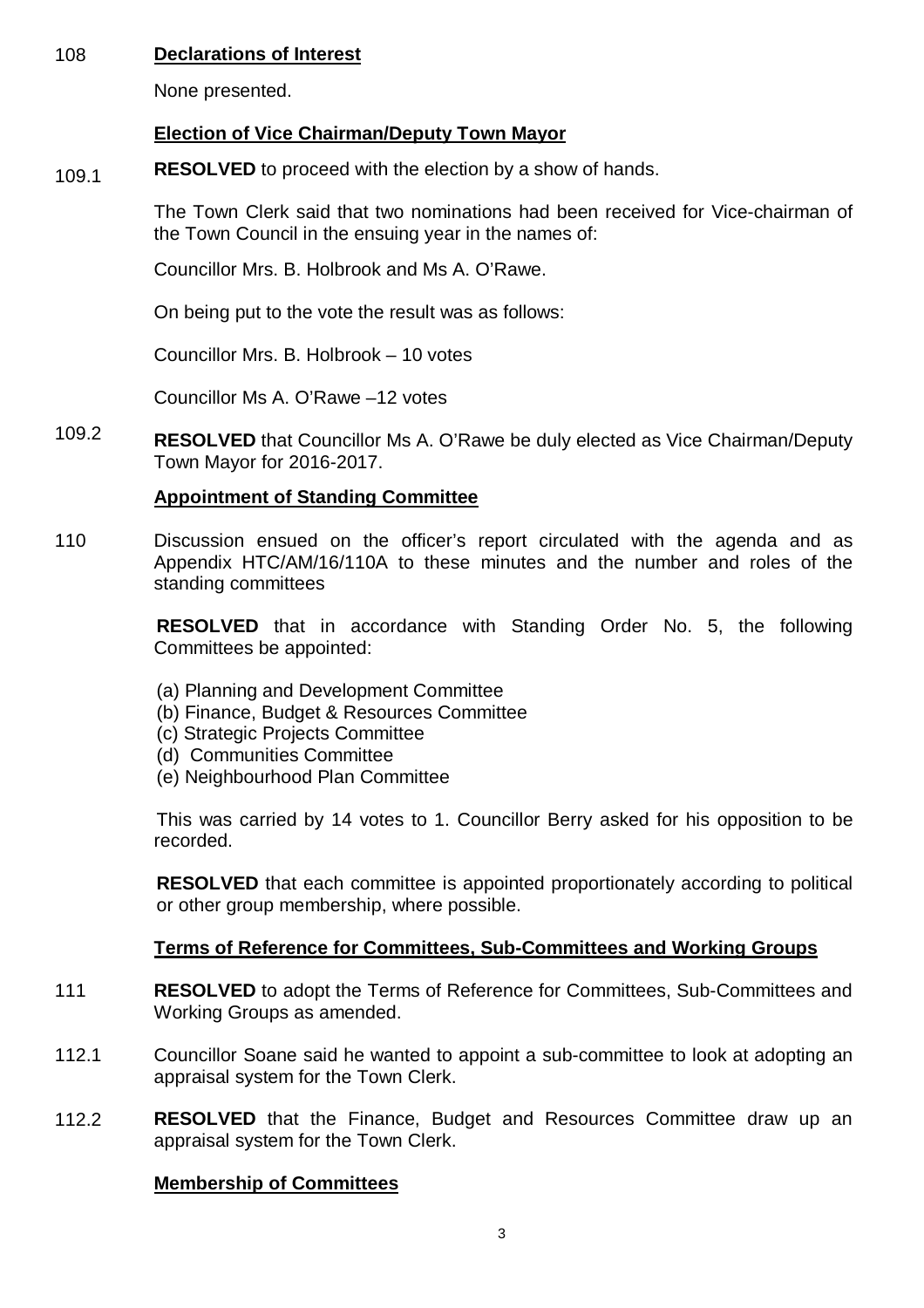- 113.1 Councillors Mrs. Laxton and Soane said they were opposed to filling the membership of committees on a politically proportionate basis.
- 113.2 **RESOLVED** to approve the number of seats available for allocation on each of the Standing Committees, sub-committees and working groups as follows:

Planning and Development Committee – Nine Members Finance, Budget & Resources Committee – Nine Members Strategic Projects Committee – Nine Members Communities Committee – Nine Members Neighbourhood Plan Committee – Nine Members

- (b) the allocation on each of the following:
- (a) Planning and Development Committee

Councillors Willis. Moore, Ms O'Rawe, Mrs. M. Burt, Puttick, P. Holbrook, Berry, Tasane and Mrs, Beckett.

(b) Finance, Budget & Resources Committee

Councillors C. Triandafyllou, Grocock, Pinkney, Soane, Tasane, Coltman, Berry, Mrs. Laxton and N. Collinson.

(c) Strategic Projects Committee

Councillors Mrs. L. Collinson, N. Collinson, Mrs. Beckett, Mrs. B. Holbrook, P. Holbrook, R. Grocock, N. Coltman and Mrs. Van Der Guyton

(d) Communities Committee

Councillors Blake-Coggins, Mrs. Burt, Ms O'Rawe, C. Triandafyllou, Mrs. L. Collinson, Berry, Puttick, Mrs. Cottingham and Miss Wells.

(e) Neighbourhood Plan Committee

Councillors Mrs. Cottingham, Soane, Moore, Mrs. Laxton, C. Triandafyllou, Puttick, Coltman, N. Collinson and Mrs. Collinson-O'Toole.

f) Skills Gap Working Group

Councillors Blake-Coggins, Miss J Wells and Mrs L. Collinson

g) Assets Review Sub-Committee

Councillors Blake-Coggins, Mrs. M. Laxton. M. Pinkney, F. Berry and R. Grocock.

113.3 **RESOLVED** to increase the non-councillor representation on the Neighbourhood Plan Committee from 3 seats to 5. Mr. K. Hinton and Ms J. Walters were added to the Committee

# 114 **Appointment of Chairmen of Standing Committees**

**RESOLVED** to agree the Chairmen and Vice Chairmen of the foregoing Committees be elected at the first meeting of each Committee.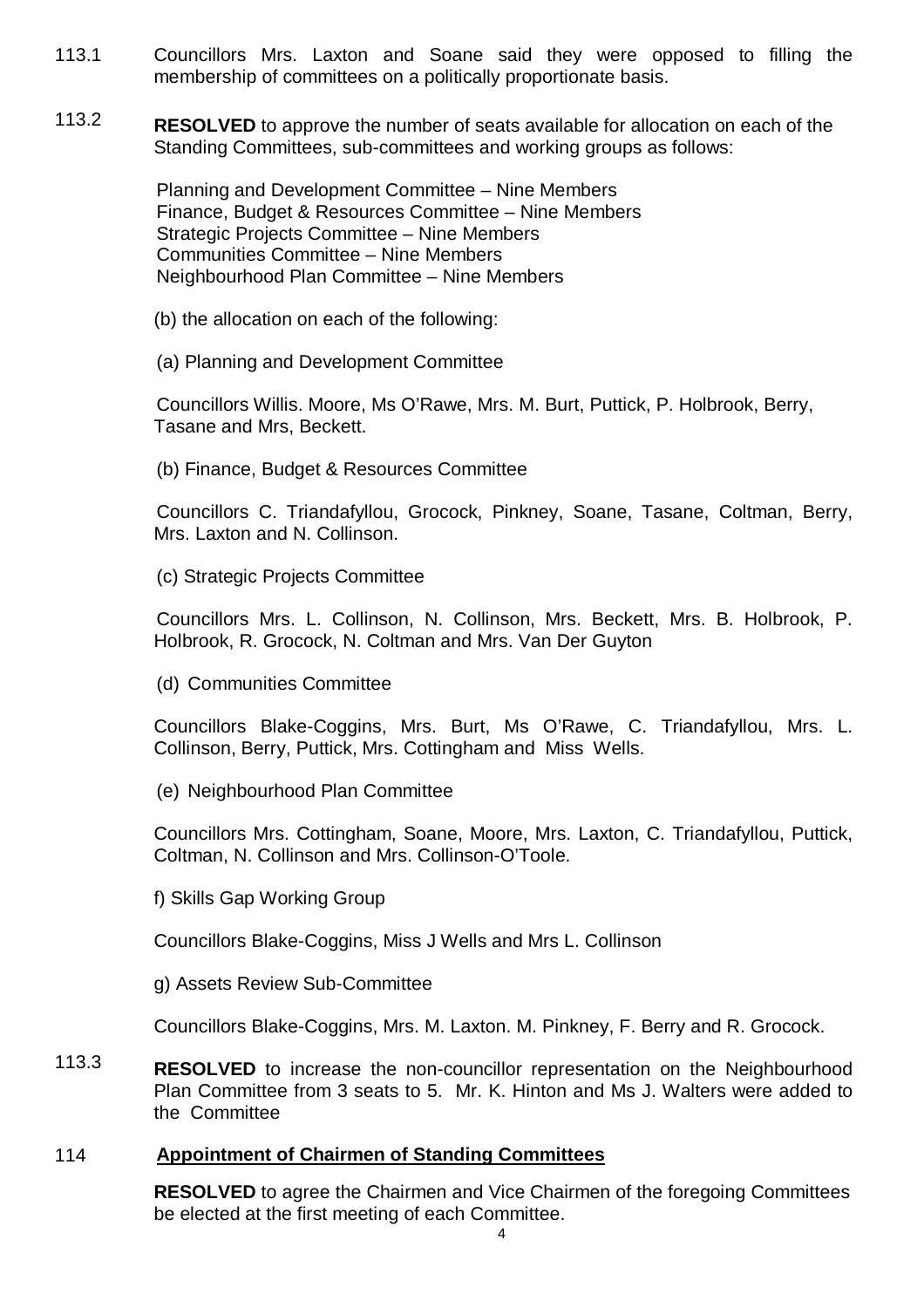# 115 **Representation to External Bodies**

**RESOLVED** that the following members be appointed as Hailsham Town Council representatives to the following organisations:

Wealden District Association of Local Councils – The Chairman and/of Vice Chairman of the Council.

Hailsham & District Sports Alliance – To be decided at a later date.

Movement and Access Strategy for Hailsham & Hellingly (MASHH): The Chairman of the Council and Councillor C Triandafyllou.

Hailsham Forward Executive: Councillors C Triandafyllou and P. Holbrook.

Cuckmere Community Bus Stakeholder's Group: Councillor C. Tasane

Environment Hailsham Board: Councillor J Puttick.

### 116 **Meeting Dates 2016/2017**

**RESOLVED** to approve the schedule of meeting dates as circulated with the agenda and as Appendix HTC/AM/16/116A to these minutes.

#### 117 **Confirmation of Minutes**

**RESOLVED** that the Minutes and Reports of the meeting of the Hailsham Town Council (Ref: HTC/15/9/283-311) held on  $30<sup>th</sup>$  March 2016, as printed and circulated, be taken as read, confirmed as a correct record and signed by the Chairman.

#### 118 **Matters Arising**

Minute 293 – Strategic Projects Committee, Residents' Forum

Councillor Berry said that under this minute he had made an allegation about an officer which he now wished to make an unreserved apology for. He had been told by the Monitoring Officer that he should apologise to the officer but refused to name him as he had not named him in the first instance.

Councillor P. Holbrook said that he had attended the meeting with Councillor Berry and the Monitoring Officer and confirmed that the Monitoring Officer had said that there was no need for Councillor Berry to name the officer whilst apologising.

### 119 **Committee and Panel Reports**

**RESOLVED**, after consideration in accordance with Standing Order 18(e), to receive the following reports of Committees, to approve and adopt the recommendations contained therein and the actions taken as reported therein**.**

A. Planning & Development Committee Meetings (29<sup>th</sup> March, 20<sup>th</sup> April and 10<sup>th</sup> May 2016)

B. Finance, Budget and Resources Committee Meetings ( $6<sup>th</sup>$  April and 11<sup>th</sup> May 2016).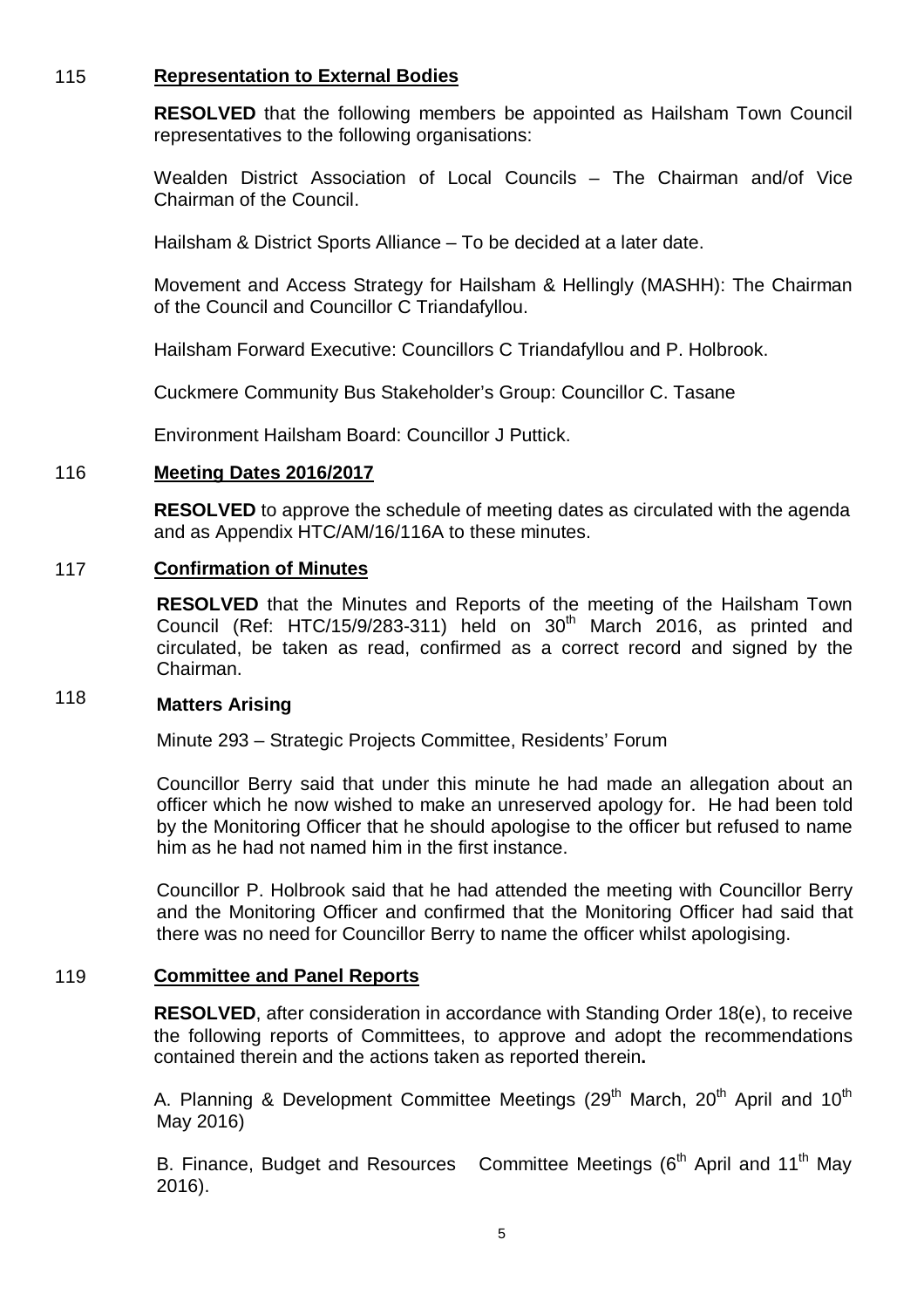C. Strategic Projects Committee Meetings  $(13<sup>th</sup>$  January and  $27<sup>th</sup>$  April 2016)

D. Communities Committee Meeting (11<sup>th</sup> April 2016)

### 120 Finance, Budget and Resources Committee – 11<sup>th</sup> May 2016

# Minute 10 – End of Quarter Balance Statements

Councillor Berry asked if a reply had been received from St. John Ambulance. The Finance Officer said she would investigate.

Strategic Projects Committee  $-13<sup>th</sup>$  January 2016

Minute 59 – Battle Road Play Area

121

Councillor P. Holbrook reported that the police had recently attended a situation at the Battle Road Allotments as burglars had gained access to it through the gate that needed replacing. This was now an emergency.

Councillor Berry asked why the necessary work to the fence had not yet happened.

The Town Clerk said that the minutes of the meeting where the decision to replace the fence had taken place had not been put to the meeting of the Council in March because of an administrative error.

# 122 **Hailsham Area Action Plan Steering Group Meeting**

**RESOLVED** to note he notes and accompanying documents from the Hailsham area action plan steering group meeting held on 28<sup>th</sup> April 2016.

# **Neighbourhood Plan Committee**

# **RESOLVED** to:

a) note the minutes from the Neighbourhood Plan Committee Meetings ( $7<sup>th</sup>$  April,  $21<sup>st</sup>$  April and 17<sup>th</sup> May 2016), with the amendment that Councillors N. Collinson and P. Soane had submitted their apologies, and

b) approve the Neighbourhood Plan Committee's delegated authority up to the next Town Council meeting.

# 123 **End of Year Accounts and Audit 2015 – 2016**

# **RESOLVED** to note, approve and adopt:

a) The Responsible Finance Officer's Summary Report as circulated with the agenda, and as Appendix HTC AM/16/123A to these minutes.

b) The report in respect of the Fixed Asset Summary as at 31.03.16 as circulated with the agenda, and as Appendix HTC AM/16/123B to these minutes.

c) Statement of Accounts for year ending 31.03.16 and approve they be signed off by the Responsible Finance Officer and the Chairman of the Council, as circulated with the agenda, and as Appendix HTC AM/16/123C to these minutes.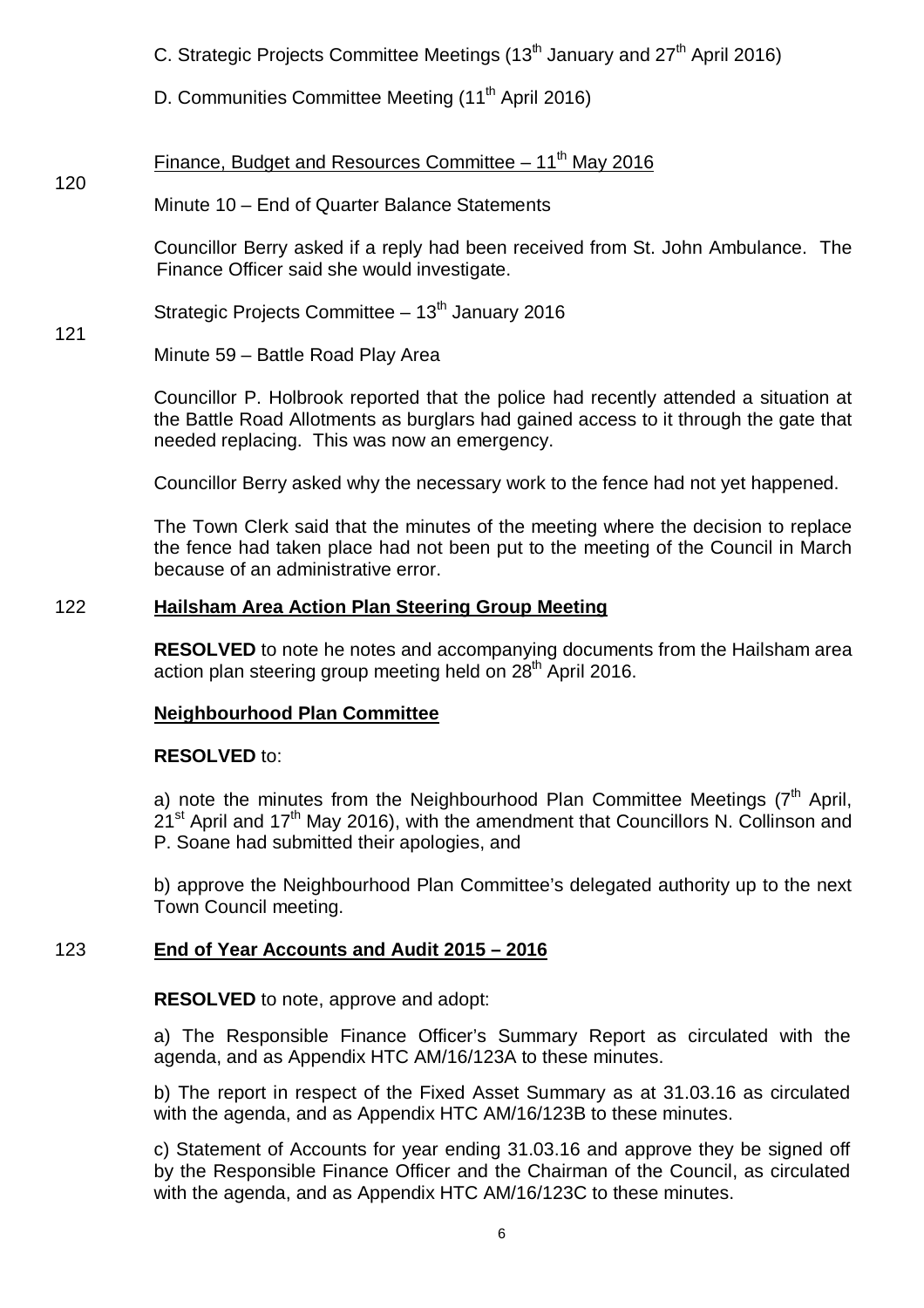d) Sections 1 and 2 of the un-audited Annual Return for 2015/16 and approve they be signed off by the Town Clerk, Chairman of the Council and Responsible Finance Officer, as circulated with the agenda, and as Appendix HTC AM/16/123D to these minutes.

e) Attachment 2 (i) of the Annual Return for submission to the external auditors, as circulated with the agenda, and as Appendix HTC AM/16/123E to these minutes.

f) The additional information required by the external auditors as circulated with the agenda, and as Appendix HTC AM/16/123F to these minutes.

# 124 **Chairman's Verification**

**RESOLVED** to note the Chairman of the Council's inspection, reconciliation and certification of Council's income, expenditure and bank balances for the quarter ending 31<sup>st</sup> March 2016.

# **Motion 157**

125.1 Councillor Soane proposed the following motion:

'That this Council writes to WDC seeking an answer to the following question:

In relation to the impacts already being felt by the residents of Hailsham to the 2013 Local Plan being deemed Out of date. Will the District Council write to us with a full explanation as to how it found itself in a position of not being able to demonstrate a 5 year land supply and specifically how it found itself surprised by the outcome of its own initiated Objectively Assessed Housing Need exercise.'

The motion was seconded by Councillor Puttick.

Discussion ensued.

On being put to the vote, the motion was lost by 10 votes to 8.

- 125.2 **RESOLVED** that Motion 157 is reconsidered by the Planning and Development Committee.
- 126.1 **RESOLVED** to suspend Standing Orders to allow the meeting to continue beyond the 3 hour limit.
- 126.2 This was carried by 15 votes to 2.

# 127 **Councillors Mrs A. and C. Triandafyllou**

Councillors Mrs A. and C. Triandafyllou left the meeting at 10.30pm.

# **Council Plan and Priorities**

- 128.1 Members were asked to consider the recommendations of the Council's Strategy Working group for amended 'Aims' for Hailsham Town Council and for the preparation of a business plan over the coming council year
- 128.2 **RESOLVED** to defer this agenda item until the next meeting to be held on 20<sup>th</sup> July 2016.